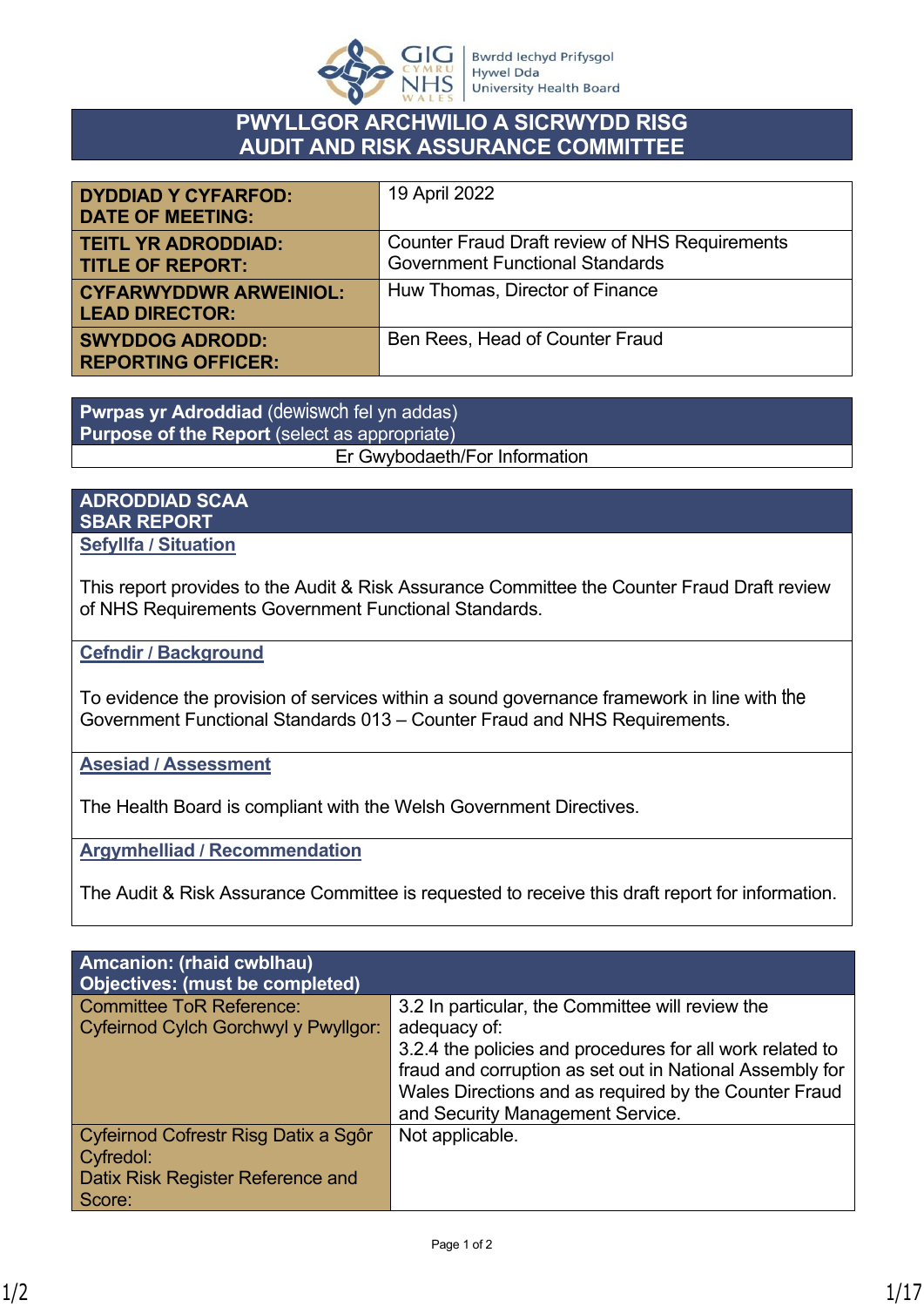| Safon(au) Gofal ac lechyd:<br>Health and Care Standard(s):                                                                                               | Governance, Leadership and Accountability                                                |
|----------------------------------------------------------------------------------------------------------------------------------------------------------|------------------------------------------------------------------------------------------|
| <b>Amcanion Strategol y BIP:</b><br><b>UHB Strategic Objectives:</b>                                                                                     | 3. Striving to deliver and develop excellent services<br>6. Sustainable use of resources |
| <b>Amcanion Llesiant BIP:</b><br><b>UHB Well-being Objectives:</b><br><b>Hyperlink to HDdUHB Well-being</b><br><b>Objectives Annual Report 2018-2019</b> | 10. Not Applicable                                                                       |

| <b>Gwybodaeth Ychwanegol:</b><br><b>Further Information:</b> |                                                |
|--------------------------------------------------------------|------------------------------------------------|
| Ar sail tystiolaeth:                                         | Government Functional Standards 013 - Counter  |
| <b>Evidence Base:</b>                                        | Fraud and NHS Requirements.                    |
| <b>Rhestr Termau:</b>                                        | <b>LCFS - Local Counter Fraud Specialist/s</b> |
| <b>Glossary of Terms:</b>                                    |                                                |
| Partïon / Pwyllgorau â ymgynhorwyd                           | Not Applicable                                 |
| ymlaen llaw y Pwyllgor Archwilio a                           |                                                |
| Sicrwydd Risg:                                               |                                                |
| Parties / Committees consulted prior                         |                                                |
| to Audit and Risk Assurance                                  |                                                |
| Committee:                                                   |                                                |

| <b>Effaith: (rhaid cwblhau)</b><br>Impact: (must be completed) |                |
|----------------------------------------------------------------|----------------|
| <b>Ariannol / Gwerth am Arian:</b>                             | Not Applicable |
| <b>Financial / Service:</b>                                    |                |
| <b>Ansawdd / Gofal Claf:</b><br><b>Quality / Patient Care:</b> | Not Applicable |
| <b>Gweithlu:</b><br><b>Workforce:</b>                          | Not Applicable |
| Risg:<br><b>Risk:</b>                                          | Not Applicable |
| <b>Cyfreithiol:</b><br>Legal:                                  | Not Applicable |
| <b>Enw Da:</b><br><b>Reputational:</b>                         | Not Applicable |
| <b>Gyfrinachedd:</b><br><b>Privacy:</b>                        | Not Applicable |
| Cydraddoldeb:<br><b>Equality:</b>                              | Not Applicable |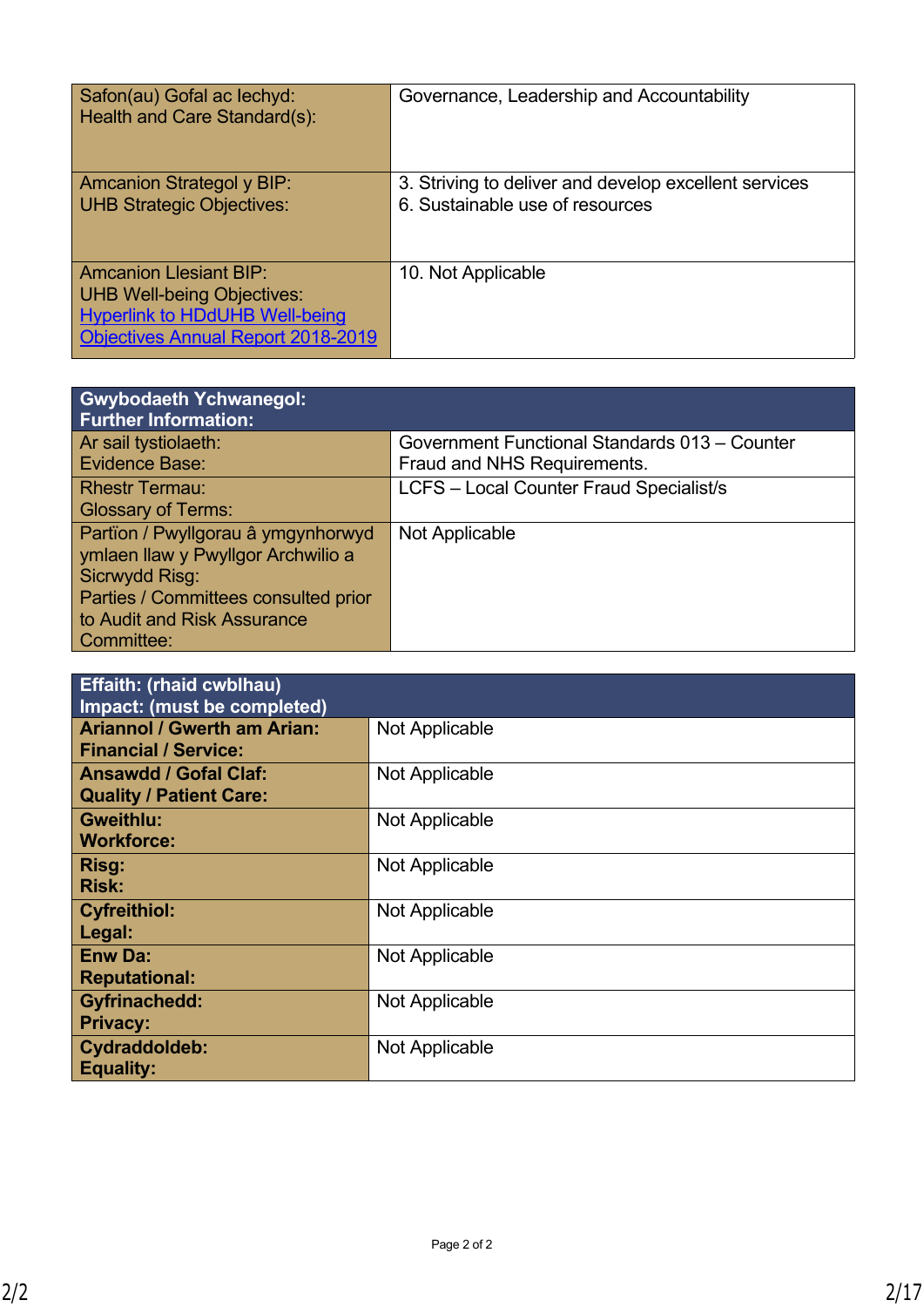

**Bwrdd lechyd Prifysgol Hywel Dda University Health Board** 

**COUNTER FRAUD, BRIBERY & CORRUPTION**

# **HYWEL DDA UNIVERSITY HEALTH BOARD**

# **Review of NHS Requirements Government Functional Standards - 013 Counter Fraud**

**Overall Rating – GREEN**

**Submitted to the Counter Fraud Authority on**

**May 2022**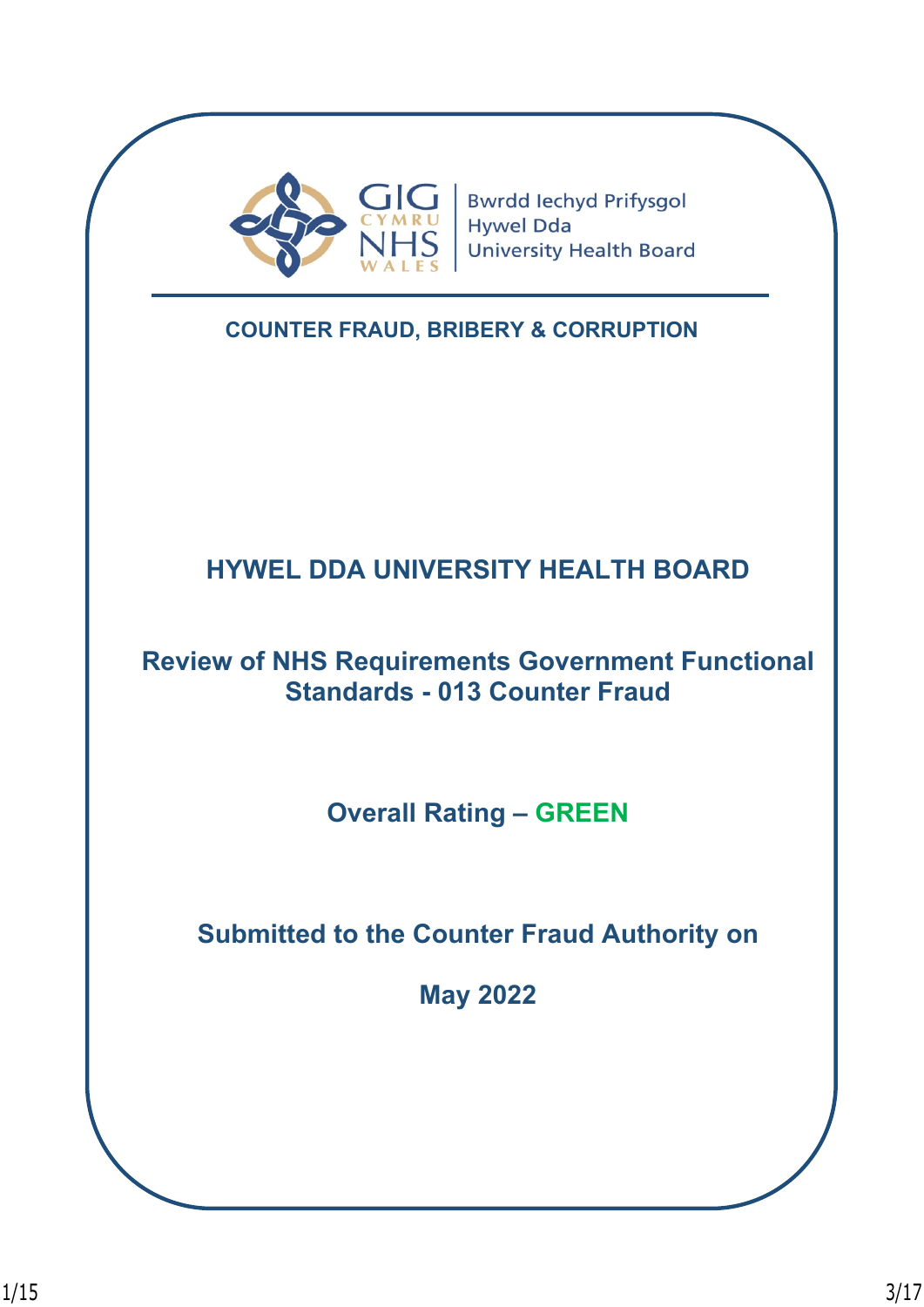

| <b>Counter Fraud Functional Standard Return -</b><br><b>Organisational Information</b>                                           | <b>Comments</b>              |  |
|----------------------------------------------------------------------------------------------------------------------------------|------------------------------|--|
| Name of the organisation                                                                                                         | HYWEL DDA UNIVERSITY LHB     |  |
| Annual budget of the organisation                                                                                                | £ 800 million to £ 1 billion |  |
| Staff headcount at the organisation including contracted<br>employees                                                            | Over 10,000                  |  |
| Organisation code                                                                                                                | <b>7A2</b>                   |  |
| Organisation / provider type                                                                                                     | <b>Health Board</b>          |  |
| Co-ordinating Commissioner for this provider                                                                                     | <b>WALES</b>                 |  |
| Region                                                                                                                           | <b>WALES</b>                 |  |
| <b>NHS England Region</b>                                                                                                        | <b>WALES</b>                 |  |
| The STP / ICS that the organisation belongs to                                                                                   | <b>WALES</b>                 |  |
| Name of the member of the executive board or equivalent<br>body responsible for overseeing and providing strategic<br>management | Mr Huw Thomas                |  |
| Name and email of the Local Counter Fraud Specialist                                                                             | Mr Benjamin Rees             |  |
| Email of the Local Counter Fraud Specialist                                                                                      | Benjamin.Rees2@Wales.nhs.uk  |  |
| Name of the counter fraud provider organisation (including<br>in-house)                                                          | In House                     |  |
| Counter Fraud provide type                                                                                                       | <b>WALES</b>                 |  |
| Name of the Chair of the Audit Committee                                                                                         | Mr Paul Newman               |  |
| <b>Email of the Chair of Audit Committee</b>                                                                                     | Paul.newman2@wales.nhs.uk    |  |
| Pro-active days used                                                                                                             | 219                          |  |
| Reactive days used for counter fraud work                                                                                        | 200                          |  |
| Total days used for Counter Fraud work                                                                                           | 419                          |  |
| Cost of Counter Fraud staffing per financial year - Pro-active                                                                   | £42099.00                    |  |
| Cost of Counter Fraud staffing per financial year - Reactive                                                                     | £37333.00                    |  |
| <b>Total costs for Counter Fraud work</b>                                                                                        | £79432.00                    |  |
| Number of referrals received during the most recent financial<br>year                                                            | 59                           |  |
| Number of cases opened during the most recent financial<br>year                                                                  | 47                           |  |
| Number of cases closed during the most recent financial<br>year                                                                  | 43                           |  |
| Number of cases open as at 31/03/2021                                                                                            | 16                           |  |
| Amount of fraud losses identified during the most recent<br>financial year                                                       | £23061.44                    |  |
| Amount of fraud losses recovered during the most recent<br>financial year                                                        | £23061.44                    |  |
| Amount of fraud losses prevented from reactive work during<br>the most recent financial year                                     | £23061.44                    |  |
| Number of criminal sanctions applied during the year                                                                             | $\mathbf{1}$                 |  |
| Number of civil sanctions applied during the year                                                                                | 11                           |  |
| Number of disciplinary sanctions applied during the year                                                                         | 10                           |  |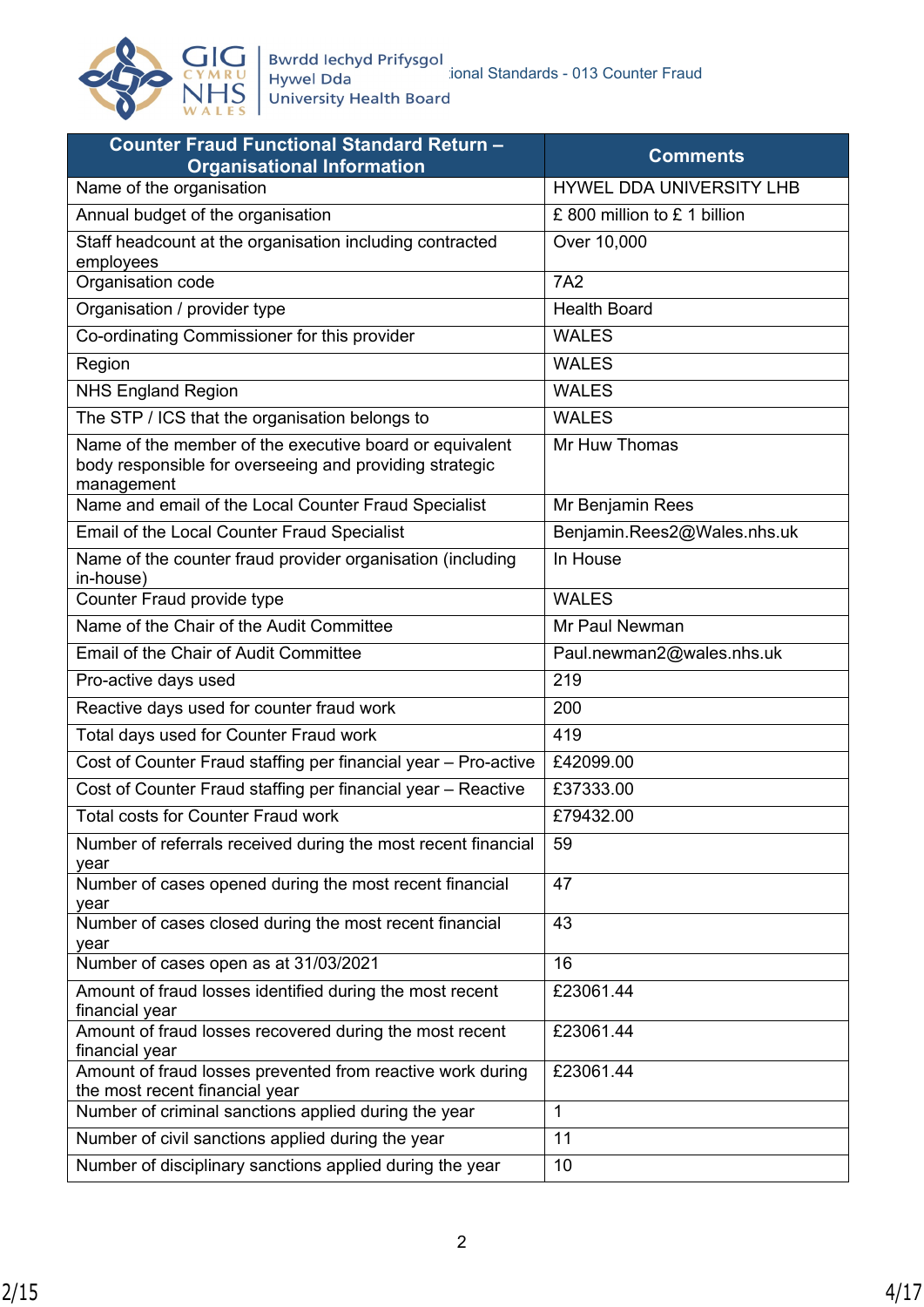

|                                 | <b>Functional Standard</b>                                                                                                                                                                                                                                                                                                                                                                                                                                                                                                                                                                                                                                                                                                                                    | <b>Rating</b> | <b>Comments</b>                                                                                                                                                                                                                                                                                                                                                                                                                                                                                                                                                                                                                                                                                                                                                                                                                                                                                                                                                                                                                                                                                                                |
|---------------------------------|---------------------------------------------------------------------------------------------------------------------------------------------------------------------------------------------------------------------------------------------------------------------------------------------------------------------------------------------------------------------------------------------------------------------------------------------------------------------------------------------------------------------------------------------------------------------------------------------------------------------------------------------------------------------------------------------------------------------------------------------------------------|---------------|--------------------------------------------------------------------------------------------------------------------------------------------------------------------------------------------------------------------------------------------------------------------------------------------------------------------------------------------------------------------------------------------------------------------------------------------------------------------------------------------------------------------------------------------------------------------------------------------------------------------------------------------------------------------------------------------------------------------------------------------------------------------------------------------------------------------------------------------------------------------------------------------------------------------------------------------------------------------------------------------------------------------------------------------------------------------------------------------------------------------------------|
| <b>NHS</b><br>Requirement<br>1A | A member of the executive board or equivalent body is<br>accountable for provision of strategic management of all<br>counter fraud, bribery, and corruption work within the<br>organisation. The accountable board member is<br>responsible for the provision of assurance to the<br>executive board in relation to the quality and<br>effectiveness of all counter fraud bribery and corruption<br>work undertaken.<br>The accountable board member is responsible for<br>ensuring that nominations to the NHSCFA for the<br>accountable board member, audit committee chair and<br>counter fraud champion are accurate and that any<br>changes are notified to the NHSCFA at the earliest<br>opportunity and in accordance with the nominations<br>process. | <b>GREEN</b>  | The UHB's Chief Executive Officer (CEO)<br>Director of Finance<br>(DoF)<br>and<br>are<br>responsible for<br>ensuring<br>there<br>are<br>appropriate arrangements to counter fraud,<br>and that procedures for dealing with<br>suspected cases are complied with.<br>The DoF is the delegated<br>person<br>responsible<br>for<br>providing<br>strategic<br>management on all aspects of economic<br>crime. This is evidenced by the preparation<br>of the antifraud, bribery and corruption<br>work plan, agreement of the annual Self<br>Review Tool (SRT), along with counter<br>fraud annual report and progress reports<br>presented on a quarterly basis to Audit &<br>Risk Assurance Committee (ARAC).<br>Additional to this, the LCFS presents<br>regular updates and briefings directly to the<br>DoF and Assistant DoF when required with<br>clear lines of communication between all<br>parties, allowing the DOF to engage with<br>Exec Directors on issues involving their<br>portfolios, ensuring appropriate action is<br>taken where necessary. All LCFS<br>Nominations are reviewed and approved<br>by the DOF. |
| <b>NHS</b>                      | The organisation's non-executive directors, counter fraud                                                                                                                                                                                                                                                                                                                                                                                                                                                                                                                                                                                                                                                                                                     |               | There are clear communication lines with                                                                                                                                                                                                                                                                                                                                                                                                                                                                                                                                                                                                                                                                                                                                                                                                                                                                                                                                                                                                                                                                                       |
| Requirement                     | champion or lay members and board/governing body                                                                                                                                                                                                                                                                                                                                                                                                                                                                                                                                                                                                                                                                                                              | <b>GREEN</b>  | the Senior Health Board Management and                                                                                                                                                                                                                                                                                                                                                                                                                                                                                                                                                                                                                                                                                                                                                                                                                                                                                                                                                                                                                                                                                         |
| 1B                              | level senior management are accountable for gaining                                                                                                                                                                                                                                                                                                                                                                                                                                                                                                                                                                                                                                                                                                           |               | Independent Members (IMs) by way of                                                                                                                                                                                                                                                                                                                                                                                                                                                                                                                                                                                                                                                                                                                                                                                                                                                                                                                                                                                                                                                                                            |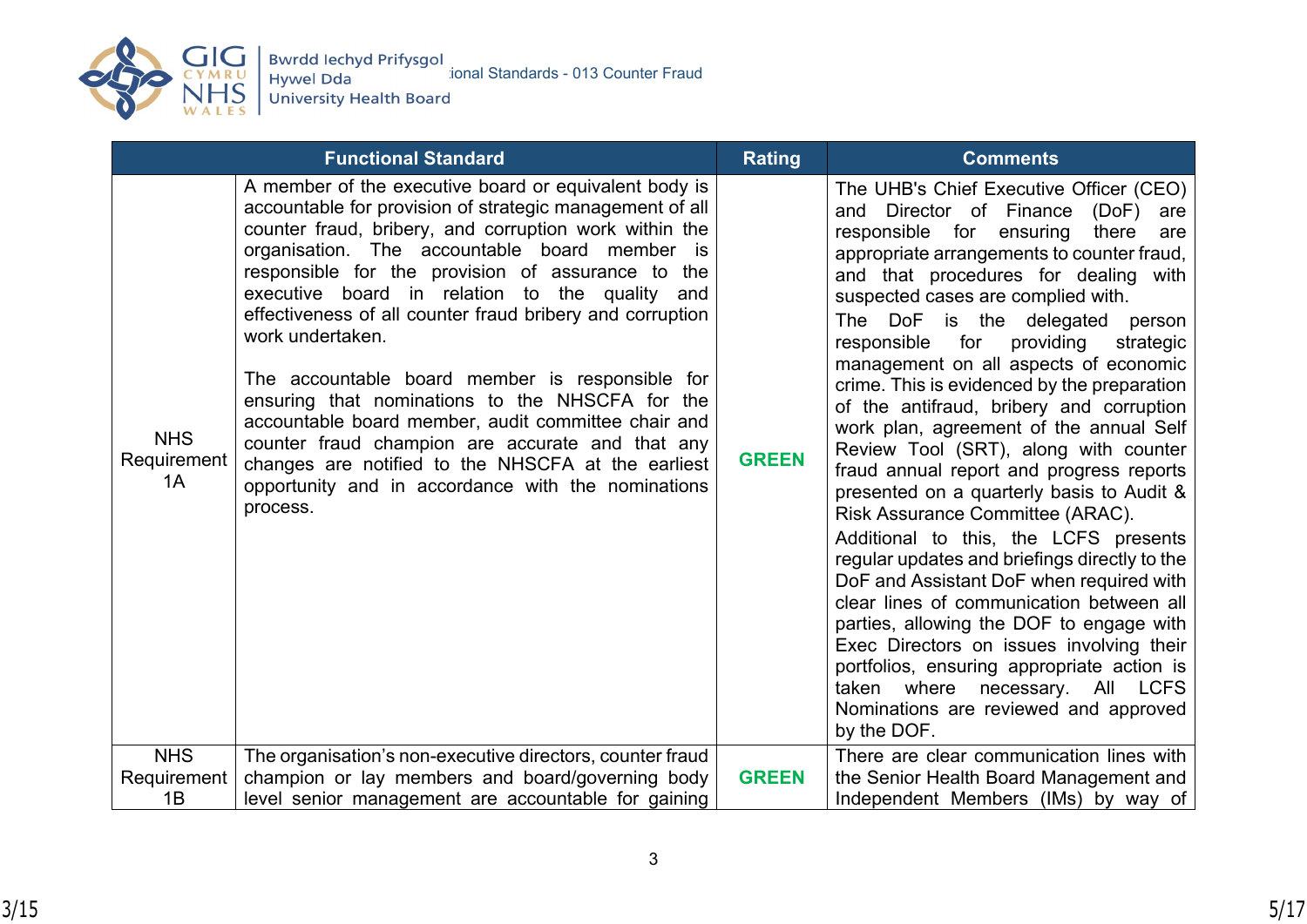

|                                | <b>Functional Standard</b>                                                                                                                                                                                                                                                            | <b>Rating</b> | <b>Comments</b>                                                                                                                                                                                       |
|--------------------------------|---------------------------------------------------------------------------------------------------------------------------------------------------------------------------------------------------------------------------------------------------------------------------------------|---------------|-------------------------------------------------------------------------------------------------------------------------------------------------------------------------------------------------------|
|                                | assurance that sufficient control and management<br>mechanisms in relation to counter fraud, bribery and<br>corruption are present within the organisation.                                                                                                                           |               | regular attendance at Audit Committees<br>(AC) which provides an opportunity for<br>members to be updated on matters and<br>provide input on direction. At these                                      |
|                                | The counter fraud champion understands the threat<br>posed and promotes awareness of fraud, bribery, and<br>corruption within the organisation.                                                                                                                                       |               | meetings regular update reports are<br>presented, including any identified risks.<br>Learning arising from LCFS work around<br>risk reduction and investigation outcomes                              |
|                                | Board level evaluation of the effectiveness of counter<br>fraud, bribery and corruption work undertaken is<br>documented. Where recommendations have been made<br>by NHSCFA following an engagement, it is the                                                                        |               | are shared with relevant leads and updates<br>provided via the AC. Any arising actions<br>are reviewed and monitored by the AC in<br>subsequent meetings.                                             |
|                                | responsibility of the accountable board member to<br>provide assurance to the board surrounding the progress<br>of their implementation.                                                                                                                                              |               | Standards are reviewed on a regular basis<br>and cross referenced against work<br>undertaken. The annual report is presented<br>to the DOF for approval and is presented to                           |
|                                | The organisation reports annually on how it has met the<br>requirements set by NHSCFA in relation to counter fraud,<br>bribery and corruption work, and details corrective action<br>where requirements have not been met.                                                            |               | the AC for approval and assurance of<br>meeting the standards. Additionally, as part<br>of the Quality Assurance process, the HB<br>undertakes a self-review (SR) to assess<br>continued compliance.  |
|                                |                                                                                                                                                                                                                                                                                       |               | A Fraud Champion has been nominated<br>sits on AC meetings.                                                                                                                                           |
| <b>NHS</b><br>Requirement<br>2 | The organisation aligns counter fraud, bribery, and<br>corruption work to the NHSCFA counter fraud, bribery,<br>and corruption strategy. This is documented in the<br>organisational over-arching strategy or counter fraud,<br>bribery, and corruption policy, and is submitted upon | <b>GREEN</b>  | The HB has a Counter Fraud Policy &<br>Response Plan (CFPRP) in place which<br>includes the overall strategic aims of<br>counter fraud work and operational<br>response aligned to the NHSCFA counter |
|                                | request. The counter fraud work plan and resource                                                                                                                                                                                                                                     |               | fraud, bribery, and corruption strategy.                                                                                                                                                              |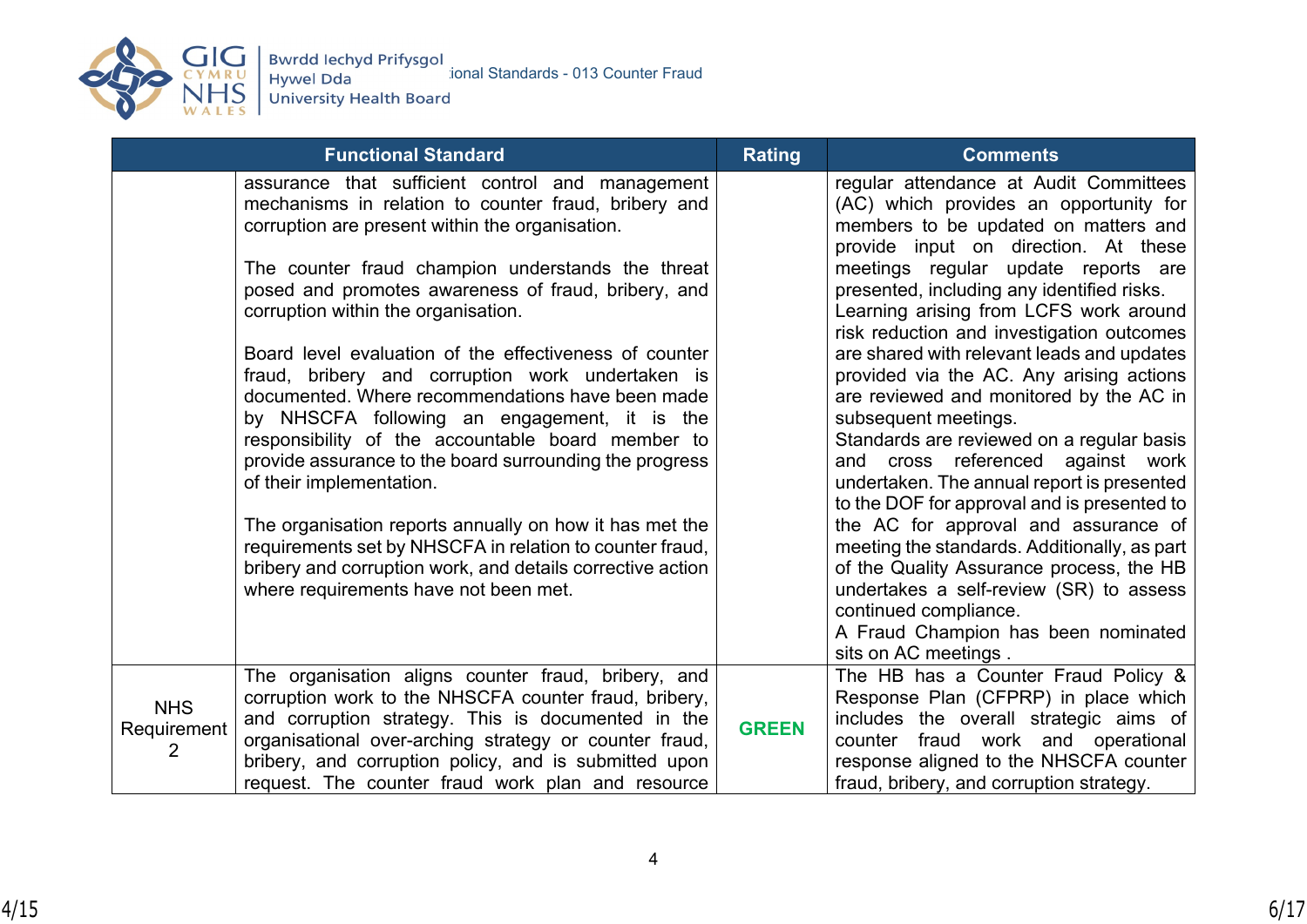

|                                | <b>Functional Standard</b>                                                                                                                                                                                                                                                                                                                                                                                                                                           | <b>Rating</b> | <b>Comments</b>                                                                                                                                                                                                                                                                                                                                                                                                                                                                                                                                                                                                                                                                                                                                                                                                                                                      |
|--------------------------------|----------------------------------------------------------------------------------------------------------------------------------------------------------------------------------------------------------------------------------------------------------------------------------------------------------------------------------------------------------------------------------------------------------------------------------------------------------------------|---------------|----------------------------------------------------------------------------------------------------------------------------------------------------------------------------------------------------------------------------------------------------------------------------------------------------------------------------------------------------------------------------------------------------------------------------------------------------------------------------------------------------------------------------------------------------------------------------------------------------------------------------------------------------------------------------------------------------------------------------------------------------------------------------------------------------------------------------------------------------------------------|
|                                | allocation are aligned to the objectives of the strategy and<br>locally identified risks.                                                                                                                                                                                                                                                                                                                                                                            |               | In addition to this, the Health Board has a<br>Standards of Behaviour Policy which<br>incorporates professional behaviour with<br>reference to fraud, corruption, and the<br><b>Bribery Act.</b><br>Awareness work around requirements is<br>carried out by both the Corporate<br>Governance Team and LCFS. Proactive<br>work is carried out utilising databases such<br>as the National Fraud Initiative (NFI) to<br>assist in measuring compliance levels.<br>Having proactively promoted the polices<br>there has been a demonstrable increase in<br>returns / compliance.<br>An annual work plan is developed in line<br>with key objectives of the strategy,<br>alignment to national standards and<br>includes response to nationally and locally<br>identified risks. The CFPRP are reviewed<br>(within the policy review cycle) and agreed<br>by DoF and AC. |
| <b>NHS</b><br>Requirement<br>З | The organisation has carried out comprehensive local<br>risk assessments to identify fraud, bribery, and corruption<br>risks, and has counter fraud, bribery and corruption<br>provision that is proportionate to the level of risk<br>identified. Risk analysis is undertaken in line with<br>Government Counter Fraud Profession (GCFP) fraud risk<br>assessment methodology and is recorded and managed<br>in line with the organisation's risk management policy | <b>AMBER</b>  | Risk assessments(RA) are carried out in<br>line with the HB Risk Management Policy.<br>The HB DATIX system has a fraud specific<br>module allowing managers to add fraud<br>risks(FR). The LCFS receives updates to<br>new or existing risks. The annual CF plan<br>is informed by RA. The work plan is<br>reviewed and agreed by the DoF and Audit                                                                                                                                                                                                                                                                                                                                                                                                                                                                                                                  |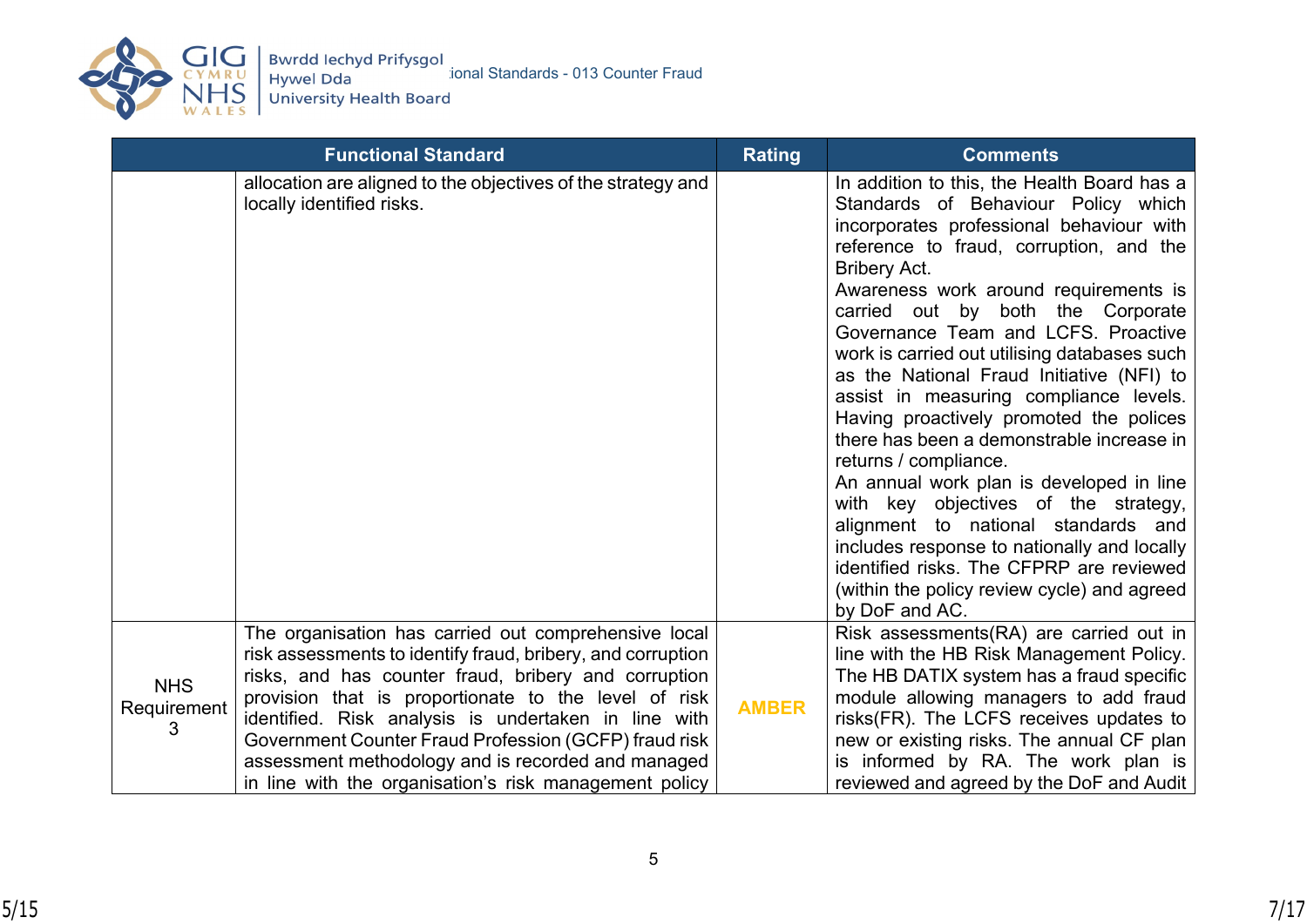

CYMRU<br>REVIEW Hywel Dda Standards - 013 Counter Fraud<br>WALES University Health Board

|                                | <b>Functional Standard</b>                                                                                                                                                                                                                                                                                                                                                                                                                                                                           | <b>Rating</b> | <b>Comments</b>                                                                                                                                                                                                                                                                                                                                                                                                                                                                                                                                                                                                                                                                                                                                            |
|--------------------------------|------------------------------------------------------------------------------------------------------------------------------------------------------------------------------------------------------------------------------------------------------------------------------------------------------------------------------------------------------------------------------------------------------------------------------------------------------------------------------------------------------|---------------|------------------------------------------------------------------------------------------------------------------------------------------------------------------------------------------------------------------------------------------------------------------------------------------------------------------------------------------------------------------------------------------------------------------------------------------------------------------------------------------------------------------------------------------------------------------------------------------------------------------------------------------------------------------------------------------------------------------------------------------------------------|
|                                | and included on the appropriate risk registers, and the<br>risk assessment is submitted upon request. Measures to<br>mitigate identified risks are included in an organisational<br>work plan, progress is monitored at a senior level within<br>the organisation and results are fed back to the audit<br>committee (or equivalent body).<br>For NHS organisations the fraud risk assessments<br>should also consider the fraud risks within any associated<br>sub company of the NHS organisation. |               | Committee (AC), who monitor progress<br>and receive updates on Fraud risks. The<br>level of pro-active resource is approved by<br>the DoF & AC. Arrangements have been<br>agreed and will be embedded in next<br>review cycle to improve. These include:<br>NHSCFA is to develop a national FR<br>directory for use at a local level to<br>undertake RA. Assessed risks will be<br>included on the Finance Risk Register and<br>an organisational fraud risk profile will be<br>developed.<br>Actions<br>recommendations<br>and<br>arising from a RA will be fed back to ARAC<br>by way of an in-committee paper &<br>outstanding actions recorded & monitored.<br>Fraud RA's will consider fraud risks<br>within any associated sub company of the<br>HB. |
| <b>NHS</b><br>Requirement<br>4 | The organisation has a counter fraud, bribery and<br>corruption policy and response plan (the policy and plan)<br>that follows NHSCFA's strategic guidance and has been<br>approved by the executive body or senior management<br>team.<br>The plan is reviewed, evaluated, and updated as<br>required, and levels of staff awareness are measured.                                                                                                                                                  | <b>GREEN</b>  | The HB has a CF Policy & Response Plan<br>in place which includes the overall strategic<br>aims of counter fraud work and operational<br>response aligned to the NHSCFA counter<br>fraud, bribery, and corruption strategy. In<br>addition, the HB has a Standards of<br>Behaviour Policy which incorporates<br>professional behaviour with reference to<br>fraud, corruption, and the Bribery Act 2010.<br>Executive approval of policies is provided                                                                                                                                                                                                                                                                                                     |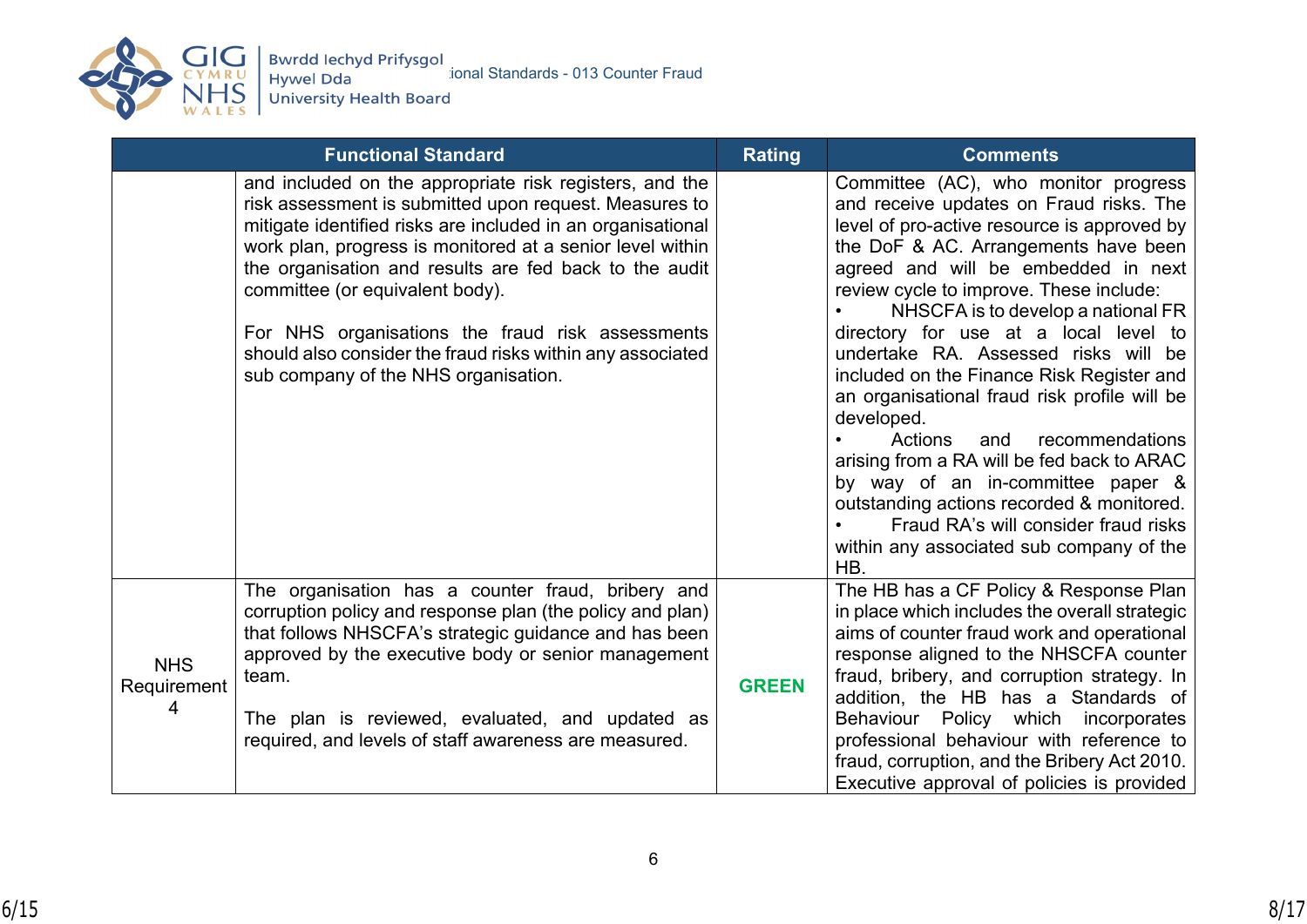

|                                | <b>Functional Standard</b>                                                                                                                                                                                                                                                                                                                                                                                                                                                                               | <b>Rating</b> | <b>Comments</b>                                                                                                                                                                                                                                                                                                                                                                                                                                                                                                                                                                                                              |
|--------------------------------|----------------------------------------------------------------------------------------------------------------------------------------------------------------------------------------------------------------------------------------------------------------------------------------------------------------------------------------------------------------------------------------------------------------------------------------------------------------------------------------------------------|---------------|------------------------------------------------------------------------------------------------------------------------------------------------------------------------------------------------------------------------------------------------------------------------------------------------------------------------------------------------------------------------------------------------------------------------------------------------------------------------------------------------------------------------------------------------------------------------------------------------------------------------------|
|                                |                                                                                                                                                                                                                                                                                                                                                                                                                                                                                                          |               | via the Policy Review Process. The CF<br>policy is available to all staff and<br>highlighted within the CF intranet page and<br>policy library. The Policy is actively<br>promoted within the HB's programme of<br>awareness.<br>A mandatory online training package is in<br>place for all staff, reinforcing key messages<br>and local policies, measuring compliance,<br>and identifying areas of improvement.<br><sub>of</sub><br>work<br>undertaken<br>Areas<br>are<br>communicated to ARAC by way of<br>committee papers.<br>Awareness is also raised by way of CF<br>newsletters, social media posts and<br>training. |
| <b>NHS</b><br>Requirement<br>5 | The organisation maintains an annual work plan that is<br>informed by national and local fraud, bribery and<br>corruption risk assessment identifying activities to<br>improve capability and resilience. This includes (but is<br>not limited to) defined objectives, milestones for the<br>delivery of each activity and measurable areas for<br>improvement in line with strategic aims and objectives.<br>The plan is agreed, and progress monitored by the audit<br>committee (or equivalent body). | <b>GREEN</b>  | The HB has a CF Policy & Response Plan<br>in place which includes the overall strategic<br>aims of counter fraud work and operational<br>response aligned to the NHSCFA counter<br>fraud, bribery, and corruption strategy. An<br>annual work plan is developed in line with<br>key objectives of the strategy, alignment to<br>national standards and includes response<br>to identified risks. The resource within the<br>annual work plan is proportionally allocated<br>according to risk based need in the context<br>of 4 strategic areas of counter fraud work.<br>The plan is presented to ARAC, who                 |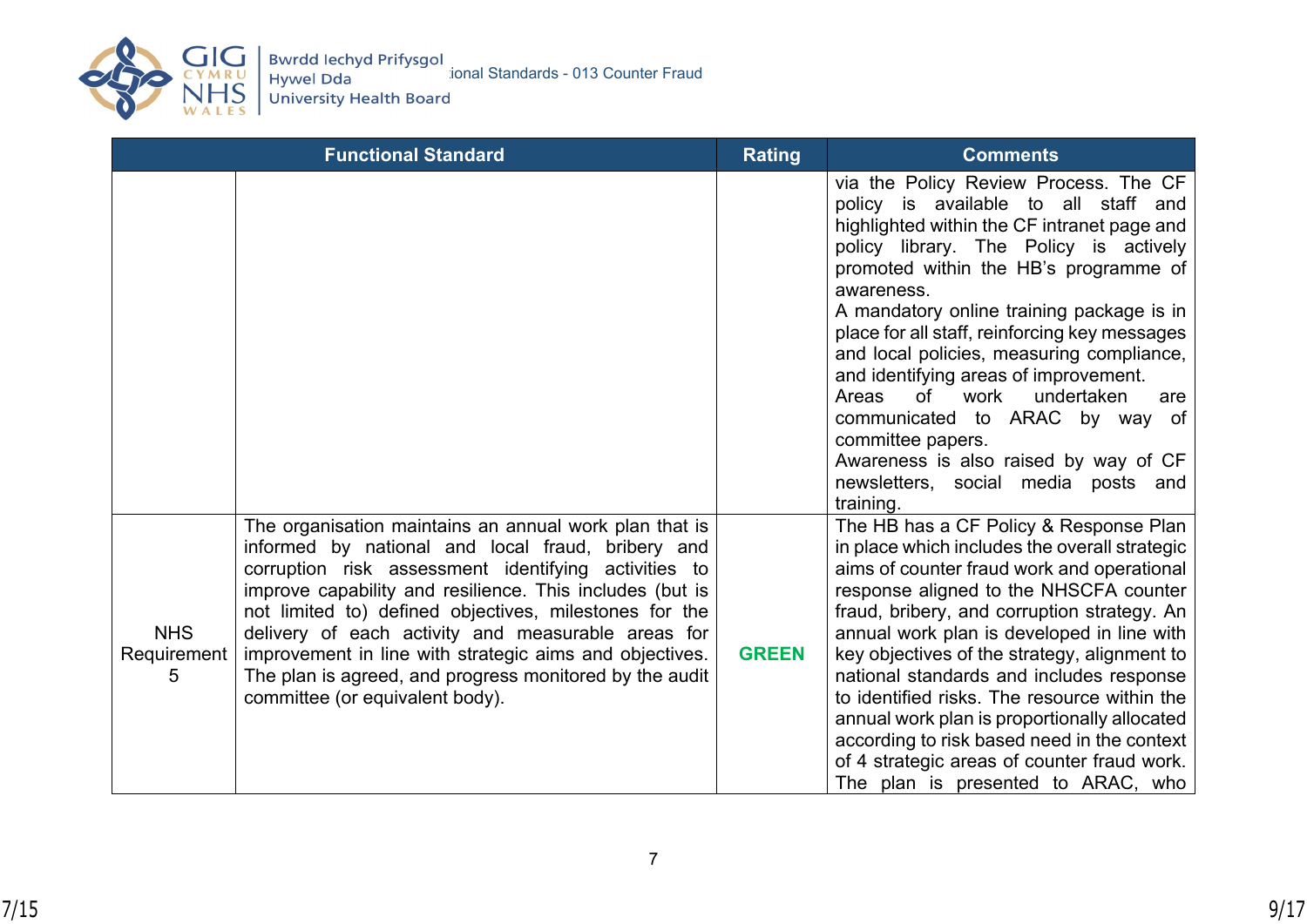

|                                | <b>Functional Standard</b>                                                                                                                                                                                                                                                                                                                                                                                                                                                                                                                                                                                                                  | <b>Rating</b> | <b>Comments</b>                                                                                                                                                                                                                                                                                                                                                                                                                                                                                                                      |
|--------------------------------|---------------------------------------------------------------------------------------------------------------------------------------------------------------------------------------------------------------------------------------------------------------------------------------------------------------------------------------------------------------------------------------------------------------------------------------------------------------------------------------------------------------------------------------------------------------------------------------------------------------------------------------------|---------------|--------------------------------------------------------------------------------------------------------------------------------------------------------------------------------------------------------------------------------------------------------------------------------------------------------------------------------------------------------------------------------------------------------------------------------------------------------------------------------------------------------------------------------------|
|                                |                                                                                                                                                                                                                                                                                                                                                                                                                                                                                                                                                                                                                                             |               | review & agree in conjunction with the DoF.<br>Progress against the plan is monitored and<br>evaluated throughout the year with regular<br>meetings with DoF and regular reporting to<br>ARAC. Objectives and activity are planned<br>around milestones in year to allow<br>progress to be monitored. Policy reviews<br>are undertaken and reviewed for fraud risk.<br>Recommendations are made, recorded,<br>and implemented. National CF guidance is<br>reviewed & utilised for improvement.                                       |
| <b>NHS</b><br>Requirement<br>6 | The organisation identifies and reports on annual<br>outcome-based metrics with objectives to evidence<br>improvement in performance. This should be informed by<br>national<br>and<br>local<br>risk<br>national<br>assessment.<br>benchmarking, and other comparable data. Proactive<br>and reactive outcomes and progress are recorded on the<br>approved NHS fraud case management system.<br>Metrics should include all reported incidents of fraud,<br>bribery and corruption, the value of identified fraud<br>losses, the value of fraud recoveries, the value of fraud<br>prevented, criminal sanctions and disciplinary sanctions. | <b>GREEN</b>  | Clue3 has allowed the LCFS to record all<br>investigations, documenting the types of<br>offences, subjects, outcomes, system<br>weaknesses.<br>Further to these details of local proactive<br>exercises are being recorded, documents<br>financial values, which will allow the LCFS<br>/ CFA to identify cost savings associated<br>with pro-active work.<br>This is currently in operation and data is<br>being reported to CFS Wales on a quarterly<br>basis.<br>Benchmarking data is expected to be<br>produced in Q2/3 2022/23. |
| <b>NHS</b><br>Requirement      | The organisation has well established and documented<br>reporting routes for staff, contractors, and members of<br>the public to report incidents of fraud, bribery, and<br>corruption. Reporting routes should include NHSCFA's                                                                                                                                                                                                                                                                                                                                                                                                            | <b>GREEN</b>  | The HB has well documented reporting<br>routes for any party to report incidents.<br>Reporting routes are formalised in the CF<br>and Bribery Policy & Response Plan. This                                                                                                                                                                                                                                                                                                                                                           |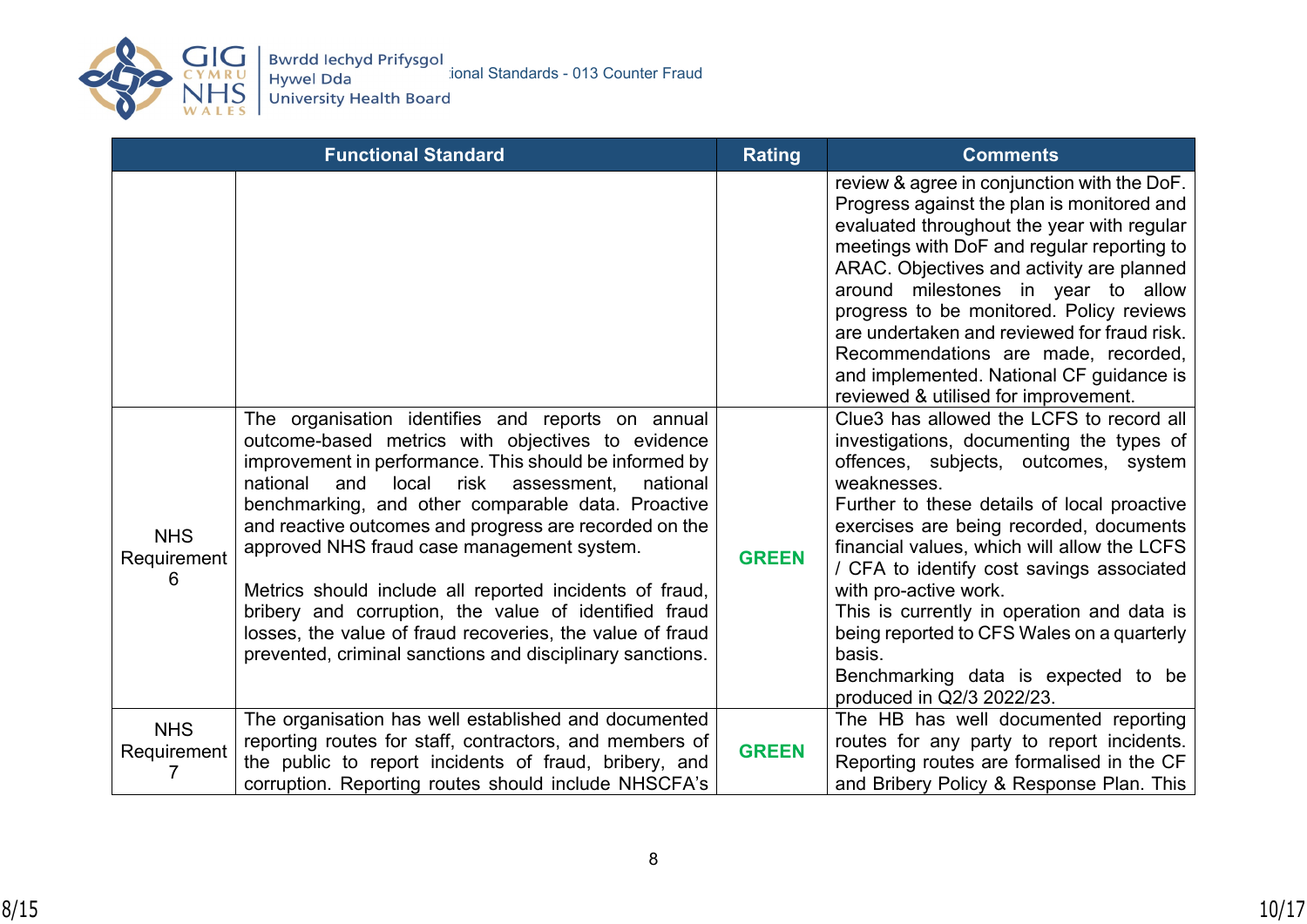

|                                | <b>Functional Standard</b>                                                                                                                                                                                                                                                                                                                                                                                                                                  | <b>Rating</b> | <b>Comments</b>                                                                                                                                                                                                                                                                                                                                                                                                                                                                                                                                                                                                                                                                                                                                                                                                                                                                                  |
|--------------------------------|-------------------------------------------------------------------------------------------------------------------------------------------------------------------------------------------------------------------------------------------------------------------------------------------------------------------------------------------------------------------------------------------------------------------------------------------------------------|---------------|--------------------------------------------------------------------------------------------------------------------------------------------------------------------------------------------------------------------------------------------------------------------------------------------------------------------------------------------------------------------------------------------------------------------------------------------------------------------------------------------------------------------------------------------------------------------------------------------------------------------------------------------------------------------------------------------------------------------------------------------------------------------------------------------------------------------------------------------------------------------------------------------------|
|                                | Fraud and Corruption Reporting Line and online reporting<br>tool. All incidents of fraud, bribery and corruption are<br>recorded on the approved NHS fraud case management<br>system.<br>The incident reporting routes are publicised, reviewed,<br>evaluated, and updated as required, and levels of staff<br>awareness are measured.                                                                                                                      |               | includes NHSCFA Reporting Line and<br>Online Reporting Tool. The reporting<br>routes are publicised on the Health Board's<br>intranet and internet sites and are included<br>within the CF awareness programme. The<br>effectiveness is evaluated by use of<br>statistical referral data and this is reported<br>to DoF and ARAC. Staff awareness is<br>measured via surveys. Mandatory CF<br>training is in operation for all staff groups.<br>The HB has in place an 'All Wales NHS<br>staff to Raise Concerns Procedure', which<br>provides reassurance to staff those<br>concerns will be recorded, reviewed, and<br>actioned. The LCFS has received referrals<br>for investigation as a result, allowing the<br>identification, recording and management<br>of Fraud Risks. All cases are recorded<br>appropriately via the NHSCFA, and case<br>updates provided to both the DOF &<br>ARAC. |
| <b>NHS</b><br>Requirement<br>8 | The organisation uses the approved NHS fraud case<br>management system to record all incidents of reported<br>suspect fraud, bribery, and corruption, to inform national<br>intelligence and NHS counter fraud functional standard<br>return submission by the NHSCFA. The case<br>management system is used to record all fraud, bribery,<br>and corruption investigative activity, including all<br>outcomes, recoveries and system weaknesses identified | <b>GREEN</b>  | The HB currently utilises Clue3 to record all<br>investigations and LPE's, which allows for<br>reporting of crimes<br>8<br>the<br>case<br>management in line with CPI. It also allows<br>the reporting of system weaknesses<br>alongside<br>documented<br>intelligence<br>surrounding the subject of concern but has<br>no functionality to record outcomes of                                                                                                                                                                                                                                                                                                                                                                                                                                                                                                                                   |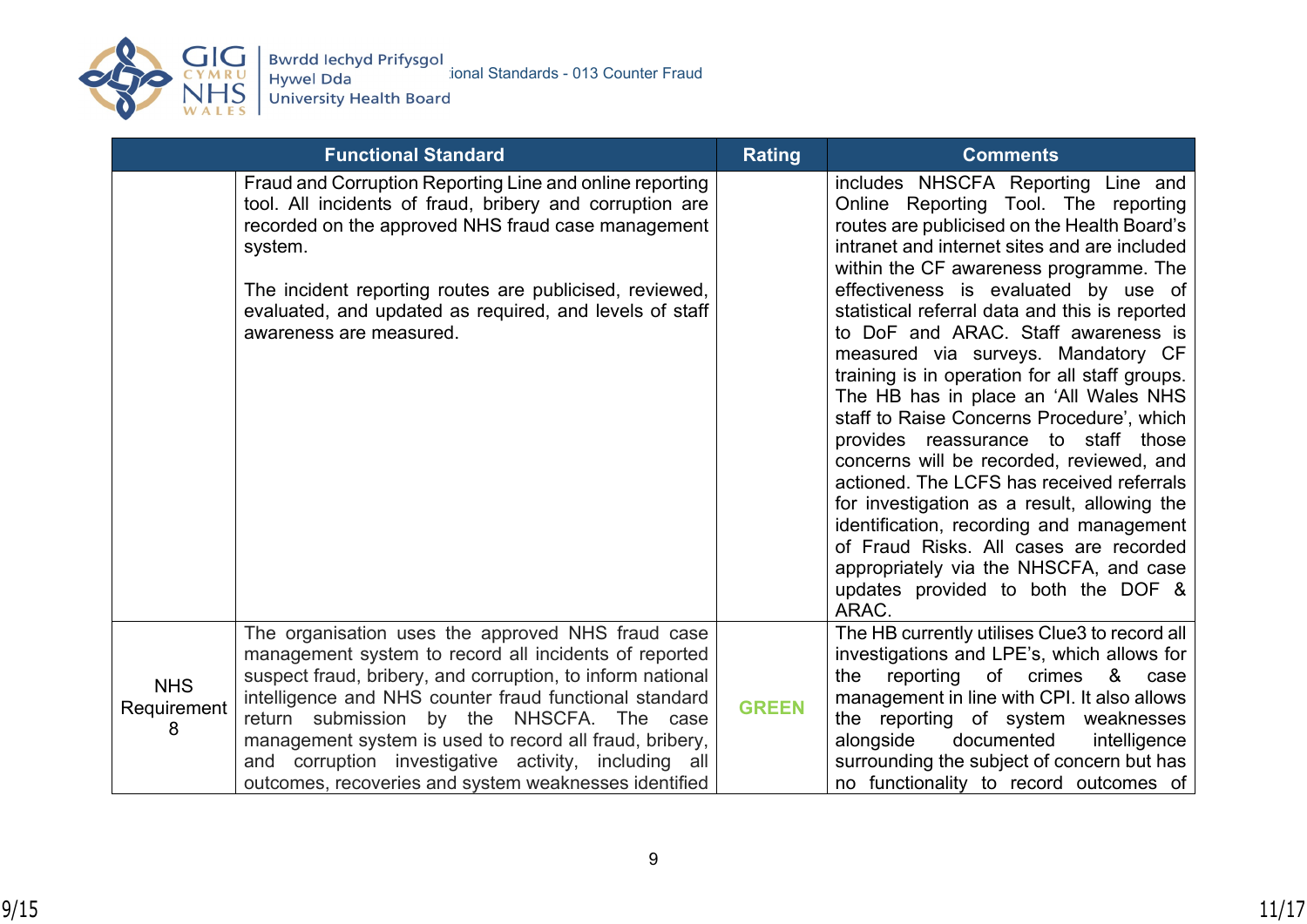

|                           | <b>Functional Standard</b>                                                                                                                                                                                                                                                                                                                                                                                                                                                                                                                                                                                                                                   | <b>Rating</b> | <b>Comments</b>                                                                                                                                                                                                                                                                                                                                                                                                                                                                                                                                                                                                                                                                                                     |
|---------------------------|--------------------------------------------------------------------------------------------------------------------------------------------------------------------------------------------------------------------------------------------------------------------------------------------------------------------------------------------------------------------------------------------------------------------------------------------------------------------------------------------------------------------------------------------------------------------------------------------------------------------------------------------------------------|---------------|---------------------------------------------------------------------------------------------------------------------------------------------------------------------------------------------------------------------------------------------------------------------------------------------------------------------------------------------------------------------------------------------------------------------------------------------------------------------------------------------------------------------------------------------------------------------------------------------------------------------------------------------------------------------------------------------------------------------|
|                           | during the course of investigations and/or proactive<br>prevention and detection exercise.                                                                                                                                                                                                                                                                                                                                                                                                                                                                                                                                                                   |               | detection<br>prevention<br>proactive<br>and<br>exercises.<br>The<br>HB<br>supports<br>all<br>investigations of fraud,<br>bribery,<br>and<br>corruption with adherence to legislative<br>requirements and the guidance outlined in<br>the CF manual & case file toolkit. This<br>being evidenced in the investigation plans<br>and recorded actions undertaken. As well<br>as recording cases, Clue3 provides an<br>opportunity to record outcomes of both<br>proactive/reactive work. Outcomes will be<br>recorded, & data utilised. Clue3 will include<br>a formula to standardise the calculation<br>and reporting of identified fraud loss and<br>ongoing savings/preventions values -<br>Expected Q2/3 2022/23. |
| <b>NHS</b><br>Requirement | The organisation employs or contracts in an accredited,<br>person (or persons) nominated to the NHSCFA to<br>undertake the full range of counter fraud, bribery, and<br>corruption work, including proactive work to prevent and<br>deter fraud, bribery and corruption and reactive work to<br>hold those who commit fraud, bribery, or corruption to<br>account. The organisation will ensure that any changes<br>to nominations are notified to the NHSCFA at the earliest<br>opportunity and in accordance with the nominations<br>process.<br>The accredited nominated person (or persons) must<br>demonstrate continuous professional competencies and | <b>GREEN</b>  | The HB employs 2 full time LCFS. The<br>Lead is qualified, nominated & accredited,<br>whilst the LCFS is qualified & currently<br>undertaking<br>accreditation.<br>Following<br>accreditation, the LCFS will be nominated<br>as an approved LCFS. Both conduct the<br>full range of anti-fraud, bribery & corruption<br>work on behalf of the HB. All work is<br>undertaken in line with the CF work plan<br>devised around the 4 strategic areas and<br>organisational risks. The LCFSs continue<br>to receive relevant training to enhance their<br>abilities to deliver the role effectively. The                                                                                                                |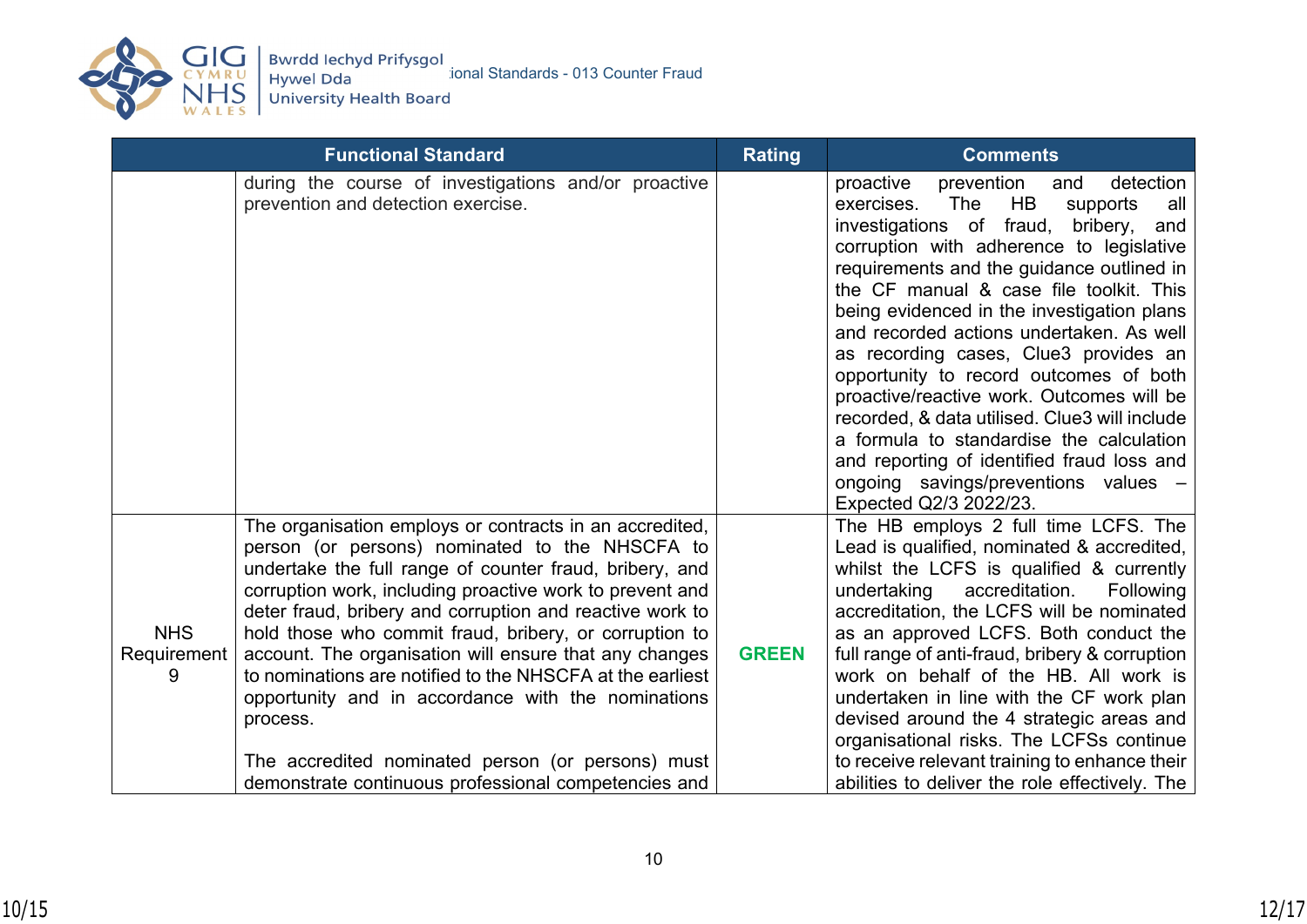

CYMRU<br>REVIEW Hywel Dda Standards - 013 Counter Fraud<br>WALES University Health Board

|                                 | <b>Functional Standard</b>                                                                                                                                                                                                                                                                                                                                                                                                                                                                                                                                                                                                                                                                                                                       | <b>Rating</b> | <b>Comments</b>                                                                                                                                                                                                                                                                                                                                                                                                                                                                                                                                                                                                                              |
|---------------------------------|--------------------------------------------------------------------------------------------------------------------------------------------------------------------------------------------------------------------------------------------------------------------------------------------------------------------------------------------------------------------------------------------------------------------------------------------------------------------------------------------------------------------------------------------------------------------------------------------------------------------------------------------------------------------------------------------------------------------------------------------------|---------------|----------------------------------------------------------------------------------------------------------------------------------------------------------------------------------------------------------------------------------------------------------------------------------------------------------------------------------------------------------------------------------------------------------------------------------------------------------------------------------------------------------------------------------------------------------------------------------------------------------------------------------------------|
|                                 | capabilities on an annual basis by examples of practical<br>application of skills and associated training to include (but<br>is not limited to), obtaining witness statements,<br>conducting interviews under caution, and maintaining up<br>to date knowledge of legal and procedural requirements.                                                                                                                                                                                                                                                                                                                                                                                                                                             |               | LCFS undertakes all interviews under<br>caution in accordance with Code C of the<br>Police and Criminal Evidence Act 1984 and<br>retains documented details surrounding<br>completed<br>witness<br><i>interviews</i><br>and<br>statements obtained in accordance with<br>ABE. Witness statements are reviewed in<br>line with issued guidance to ensure best<br>practice. Relevant training<br>will<br>be<br>undertaken in line with emerging risks. The<br>Lead LCFS has<br>undertaken<br><b>Risk</b><br>Management training.                                                                                                               |
| <b>NHS</b><br>Requirement<br>10 | The organisation undertakes proactive work to detect<br>fraud using relevant information and intelligence to<br>identify anomalies that may be indicative of fraud, bribery<br>and corruption and takes the appropriate action,<br>including local exercises and participation or response to<br>national exercises. Results of this work are evaluated<br>and where appropriate feed into improvements to prevent<br>and deter fraud, bribery, and corruption.<br>Relevant information and intelligence may include (but is<br>not limited to) internal and external audit reports,<br>information on outliers, recommendations in investigation<br>reports and NHSCFA led loss measurement exercises.<br>The findings are acted upon promptly. | <b>GREEN</b>  | The HB undertakes proactive work to<br>detect fraud using relevant info, RA's &<br>intel to identify anomalies indicative of<br>bribery & corruption(FBC),<br>fraud,<br>undertaking proactive work, investigations<br>& participation in national exercises where<br>necessary. This work & its result are<br>recorded, evaluated & where appropriate<br>fed into improvements to prevent & deter<br>FBC. Relevant info & intel are utilised to<br>identify & investigate instances of fraud.<br>Information is obtained by way of<br>communication & sharing of information<br>internal/external<br>with<br>both<br>partners,<br>including. |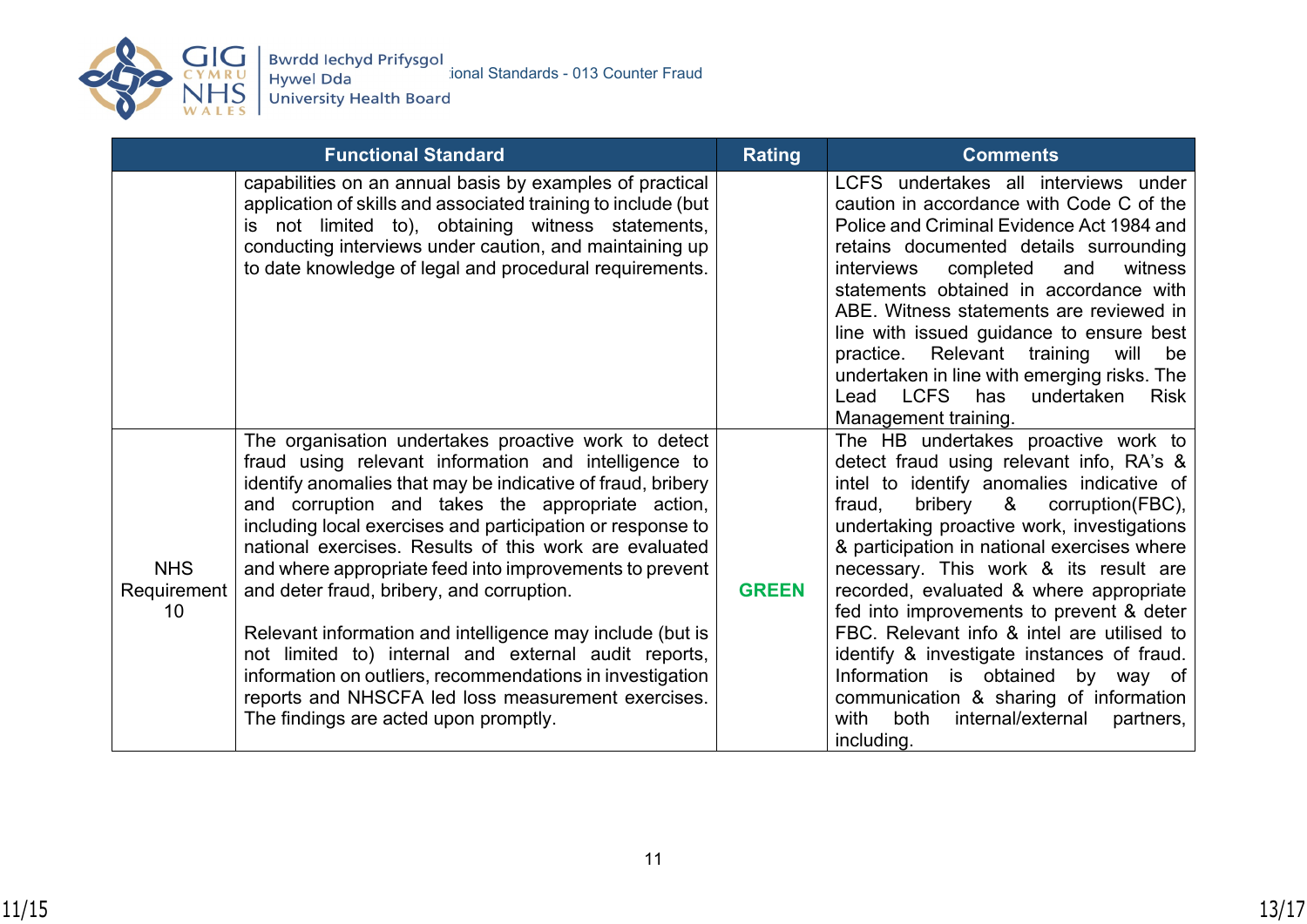

|                                 | <b>Functional Standard</b>                                                                                                                                                                                                                                                                                                                                                                                                                                                                                                                                                                                                                                                                                                                                                 | <b>Rating</b> | <b>Comments</b>                                                                                                                                                                                                                                                                                                                                                                                                                                                                                                                                                                                                               |
|---------------------------------|----------------------------------------------------------------------------------------------------------------------------------------------------------------------------------------------------------------------------------------------------------------------------------------------------------------------------------------------------------------------------------------------------------------------------------------------------------------------------------------------------------------------------------------------------------------------------------------------------------------------------------------------------------------------------------------------------------------------------------------------------------------------------|---------------|-------------------------------------------------------------------------------------------------------------------------------------------------------------------------------------------------------------------------------------------------------------------------------------------------------------------------------------------------------------------------------------------------------------------------------------------------------------------------------------------------------------------------------------------------------------------------------------------------------------------------------|
|                                 |                                                                                                                                                                                                                                                                                                                                                                                                                                                                                                                                                                                                                                                                                                                                                                            |               | Internal/external audit, Payroll, Finance,<br>Procurement, PPV, Primary care &<br>NHSCFA/CFS Wales.<br>Utilising Audit reports, RA's, NHSCFA<br>alerts / bulletins / circulars and guidance<br>allowing CF to undertake measurement<br>exercises and acting on findings. Where<br>anomalies are identified the HB carries out<br>proactive exercises/investigations/RAs to<br>address. Recommendations are reported<br>to ARAC & fed into improvements in the<br>detecting of anomalies.                                                                                                                                      |
| <b>NHS</b><br>Requirement<br>11 | The organisation has an ongoing programme of work to<br>raise awareness of fraud, bribery, and corruption and to<br>create a counter fraud, bribery, and corruption culture<br>among all staff, across all sites, using all available media.<br>This should cover the role of the NHSCFA, LCFS and the<br>requirements and national implications of Government<br>Counter Fraud Functional Standard providing a<br>standardised approach to counter fraud work.<br>Content may be delivered through presentations,<br>newsletters, leaflets, posters, intranet pages, induction<br>materials for new staff, emails, and other media, making<br>use of the NHSCFA's fraud awareness toolkit as<br>appropriate. The effectiveness of the awareness<br>programme is measured. | <b>GREEN</b>  | The HB has a programme of work (in line<br>with work plan) to raise awareness of CF.<br>Key methods of delivering this are by way<br>of presentations and a mandatory CF e-<br>learning<br>package,<br>supported<br>by<br>newsletters & intranet pages, all of which<br>promote,<br>• The NHSCFA reporting line & online<br>reporting tool,<br>The Health Board's CF strategy &<br>the role of the LCFS.<br>Awareness materials, including animations<br>& posters are utilised to raise awareness<br>amongst HB employees, primary care,<br>contractors and public. The CF Dept<br>provides an input into the HB's induction |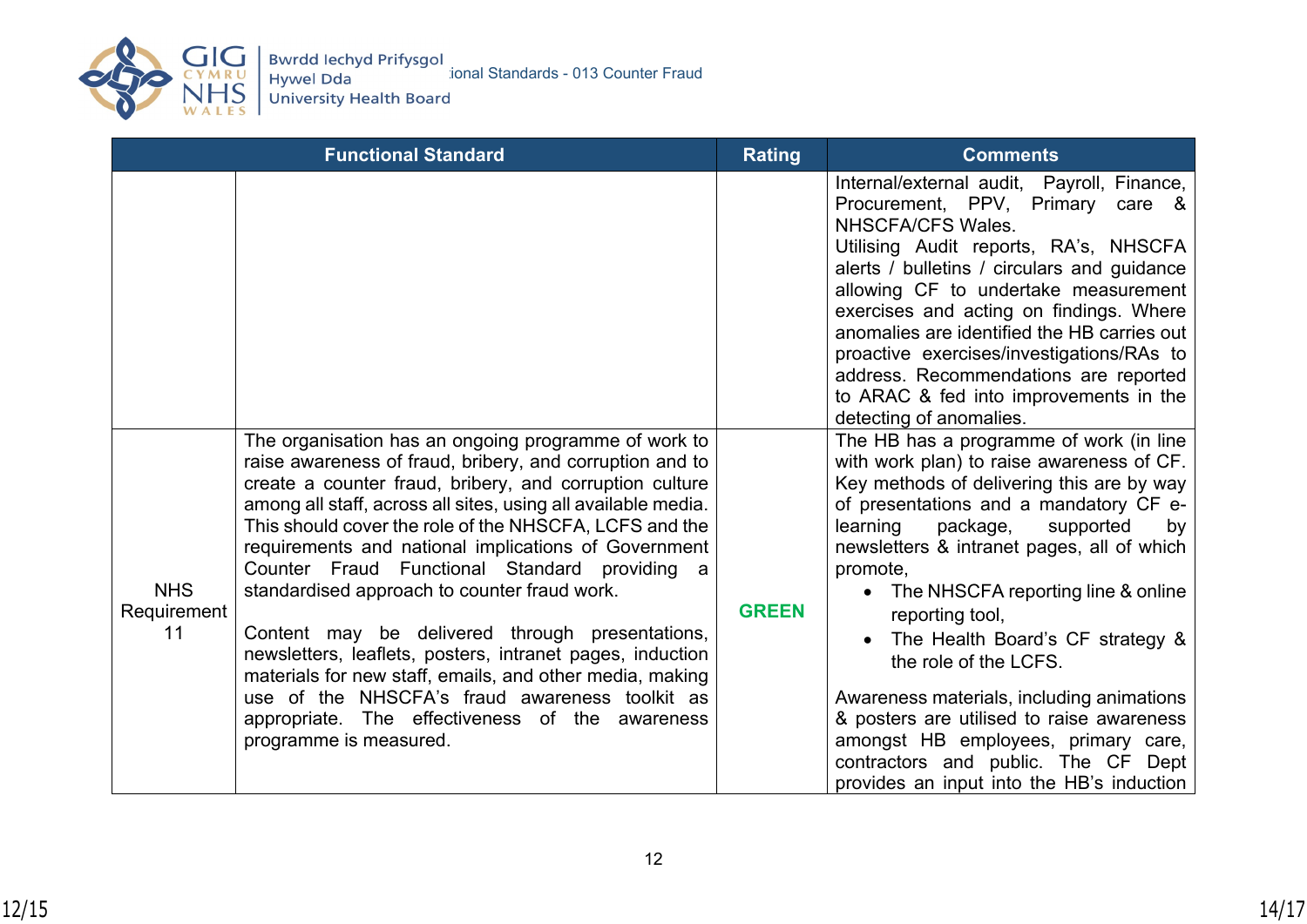

|                                 | <b>Functional Standard</b>                                                                                                                                                                                                                                                                                                                                                                                                                                                                                                                                                                   | <b>Rating</b> | <b>Comments</b>                                                                                                                                                                                                                                                                                                                                                                                                                                                                                                                                                                                                                                                                                                                                                              |
|---------------------------------|----------------------------------------------------------------------------------------------------------------------------------------------------------------------------------------------------------------------------------------------------------------------------------------------------------------------------------------------------------------------------------------------------------------------------------------------------------------------------------------------------------------------------------------------------------------------------------------------|---------------|------------------------------------------------------------------------------------------------------------------------------------------------------------------------------------------------------------------------------------------------------------------------------------------------------------------------------------------------------------------------------------------------------------------------------------------------------------------------------------------------------------------------------------------------------------------------------------------------------------------------------------------------------------------------------------------------------------------------------------------------------------------------------|
|                                 |                                                                                                                                                                                                                                                                                                                                                                                                                                                                                                                                                                                              |               | programme, Medicines Management &<br>Managers Passport. Attendance at sites<br>have also added to enhancement of an<br>anti-fraud culture. Internal & External Web<br>pages have also been updated, alongside<br>frequent use of global messages & social<br>media. Bespoke training is offered to<br>departments & tailored training has been<br>delivered to high-risk areas. Sessions are<br>evaluated through feedback. Statistics are<br>maintained & analysed<br>to<br>assess<br>awareness levels.                                                                                                                                                                                                                                                                     |
| <b>NHS</b><br>Requirement<br>12 | The organisation has a managing conflicts of interest<br>policy and registers that include gifts and hospitality that<br>is proactively communicated to all staff.<br>The managing conflicts of interest policy and registers<br>that include gifts and hospitality is fully implemented and<br>is demonstrably effective.<br>The organisation measures levels of awareness of the<br>managing conflicts of interest policy and registers that<br>include gifts and hospitality among staff.<br>The results are used to determine where further<br>awareness raising needs to be undertaken. | <b>GREEN</b>  | The HB has a Standards of Behaviour<br>Policy which incorporates professional<br>behaviour (including, declarations of<br>interest, gifts, hospitality, and sponsorship)<br>with reference to fraud, corruption, and the<br>Bribery Act 2010. This is reinforced by the<br>CF Bribery & Corruption Policy and SOP's.<br>Relevant records / lists are maintained for<br>review.<br>Awareness<br>work<br>around<br>requirements is carried out by both the<br>Governance Team and LCFS. Proactive<br>work is undertaken utilising NFI to assist in<br>measuring compliance levels. Having<br>proactively promoted the polices there has<br>been a demonstrable increase in returns /<br>compliance. Awareness in this area is also<br>delivered<br>by way<br>of presentations, |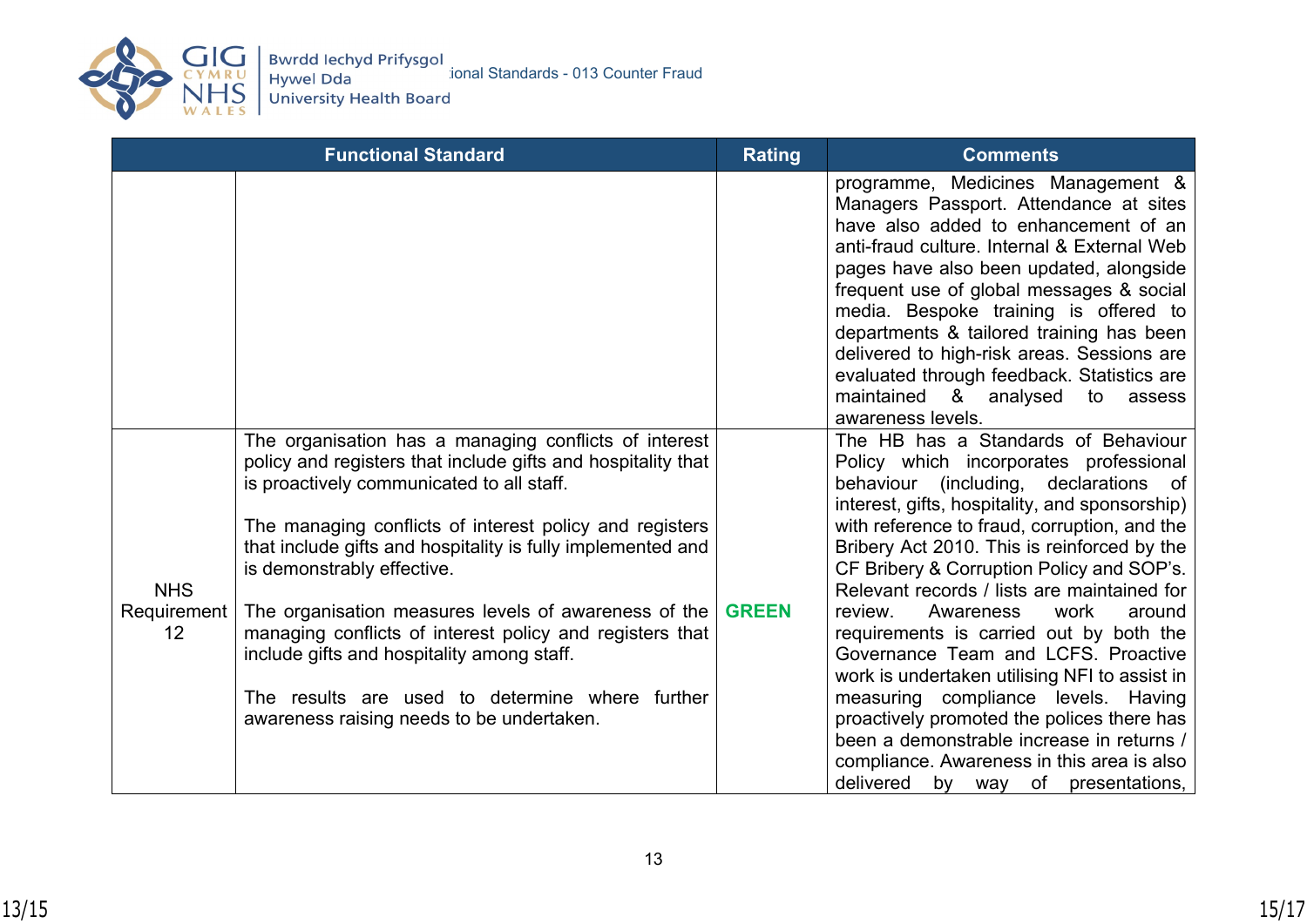

| <b>Functional Standard</b> | Rating | <b>Comments</b>                                                                                                                                                                                                                                                                                                                      |
|----------------------------|--------|--------------------------------------------------------------------------------------------------------------------------------------------------------------------------------------------------------------------------------------------------------------------------------------------------------------------------------------|
|                            |        | communications & mandatory<br>online<br>training. An increase in FRA will assist in<br>developing actions / proactive exercises to<br>mitigate risks, such as actively promoting<br>declarations of interest and Fraud<br>awareness to high-risk groups of staff. Nil<br>return of declarations are expected of high<br>risks roles. |

## **Counter Fraud Functional Standard Return - ACC Declaration**

I declare that the anti-fraud, bribery, and corruption work carried out during the year to date has been self-reviewed against the NHS CFA requirements for anti-fraud, bribery, and corruption.

As the Audit Committee Chair, and in line with the audit committee's responsibility for the strategic assurance and oversight of counter fraud work as described in section 5.6 of the NHS Audit Committee Handbook, I confirm that the information contained in this self-review for HYWEL DDA UNIVERSITY LHB reflects the work reported and considered by the Audit Committee.

# **Submitted by:**

**Counter Fraud Functional Standard Return – DOF Declaration**

I declare that the anti-fraud, bribery, and corruption work carried out during the year to date has been self-reviewed against the NHS CFA requirements for WALES anti-fraud, bribery, and corruption.